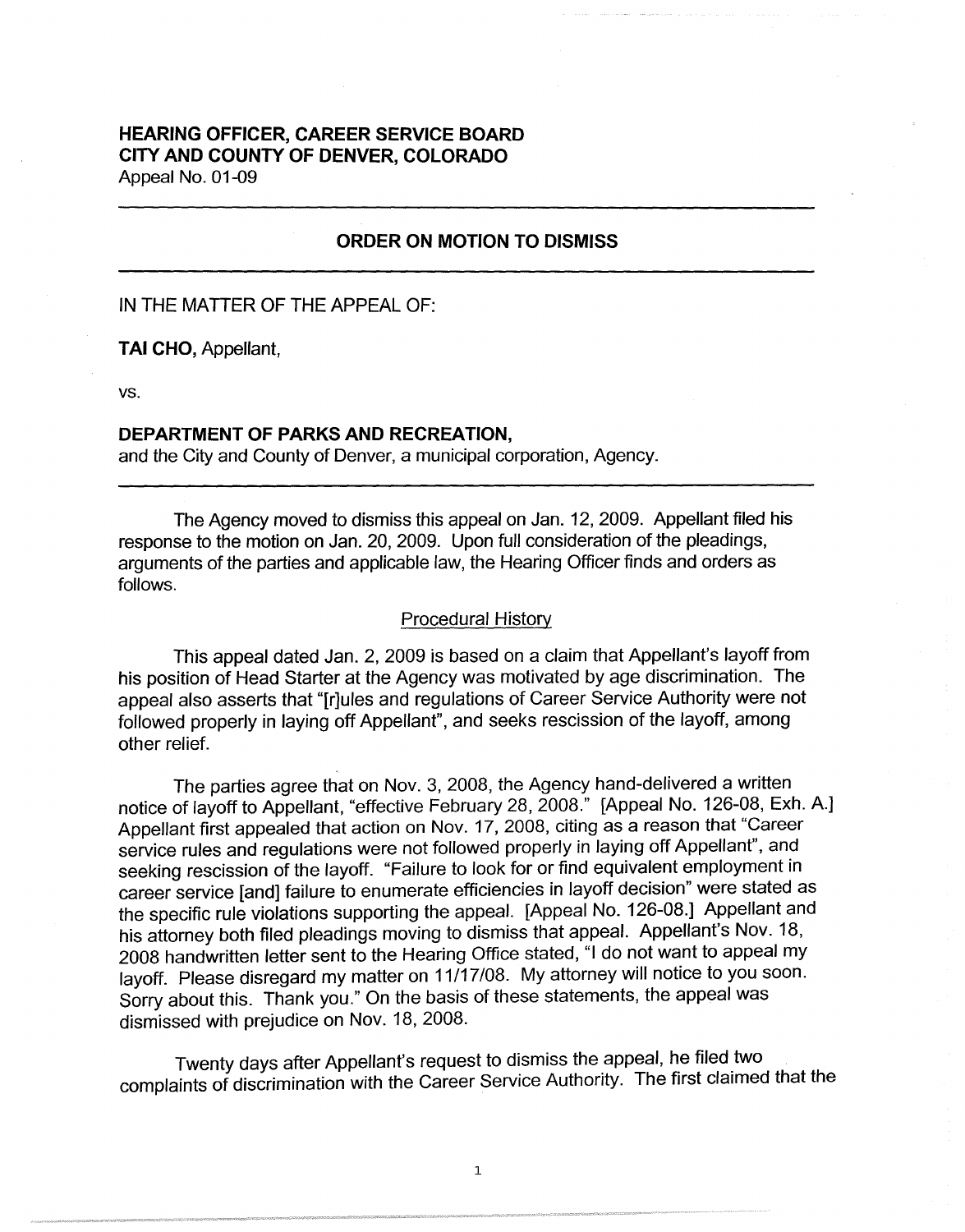Agency's failure to transfer or demote him to a different work classification in lieu of layoff was discriminatory. Appellant noted that the layoff letter gave the effective date of the layoff as Feb. 28, 2008<sup>1</sup>, but the contents of the complaint made it clear that Appellant understood he was to be laid off in the future. [Motion to Dismiss, Exh. 7.] The second complaint cited a different adverse action: the Sept. 2008 failure to hire him for an open position at Aqua Golf Course. The Agency investigated both complaints, and concluded in findings dated Dec. 19, 2008 that discrimination did not occur in either instance. [Motion to Dismiss, Exh. 8.] This second appeal was filed fourteen days thereafter.

#### Motion to Dismiss

## 1. Appeal of Layoff

The Agency's motion argues that the discrimination claims arising from the layoff are barred by the doctrine of claim preclusion. That doctrine, also known as res judicata, prevents a party "from relitigating a legal claim that was or could have been the subject of a previously issued final judgment. Satsky v. Paramount Communications, Inc., 7 F.3d 1464, 1467 (10th Cir. 1993). Claim preclusion requires proof of three elements: 1) a final judgment on the merits in an earlier action, 2) identity of parties, and 3) identity of the causes of action in both suits. Wilkes v. Wyo. Dept. of Employment Div of Labor Standards, 314 F.3d 501, 504 (10<sup>th</sup> Cir. 2003).

Appellant argues that the first appeal did not end in a final judgment, since the Nov. 3, 2008 notice of layoff, which erroneously gave Feb. 28, 2008 as the effective date of layoff, rendered the appeal of that layoff premature. However, Appellant's statement that "I do not want to appeal my layoff', affirmed by his attorney, indicates a voluntary decision with advice of counsel to withdraw that appeal based on Appellant's lack of interest in pursuing a hearing on the merits. The pleadings do not give as grounds that the appeal was premature. The dismissal specifically ordered dismissal with prejudice based on Appellant's own motion. Thereafter, neither Appellant nor his attorney moved for relief from that dismissal. Moreover, it is clear by Appellant's Dec. 8<sup>th</sup> complaints of discrimination that Appellant was not misled by the notice of layoff's mistaken substitution of 2008 for 2009. Under these circumstances, I find that the dismissal with prejudice was a final judgment on the merits.

In addition, both appeals had identical parties and causes of action. The first appeal clearly challenged the layoff as improper under the Career Service Rules, including the Agency's failure to "find equivalent employment" in lieu of layoff under CSR § 14-45. The second appeal does not raise a separately appealable action by claiming that the layoff violated a different part of Rule 14. Appellant has not claimed that he became aware of the grounds for the claim under § 14-45 after he moved for dismissal of the first appeal, or that the facts supporting this claim were concealed from

 $<sup>1</sup>$  The Agency issued a correction on Dec. 18, 2008, making it clear that the actual date</sup> of his layoff was Feb. 28, 2009. [Agency Motion to Dismiss, Exh. 2.]